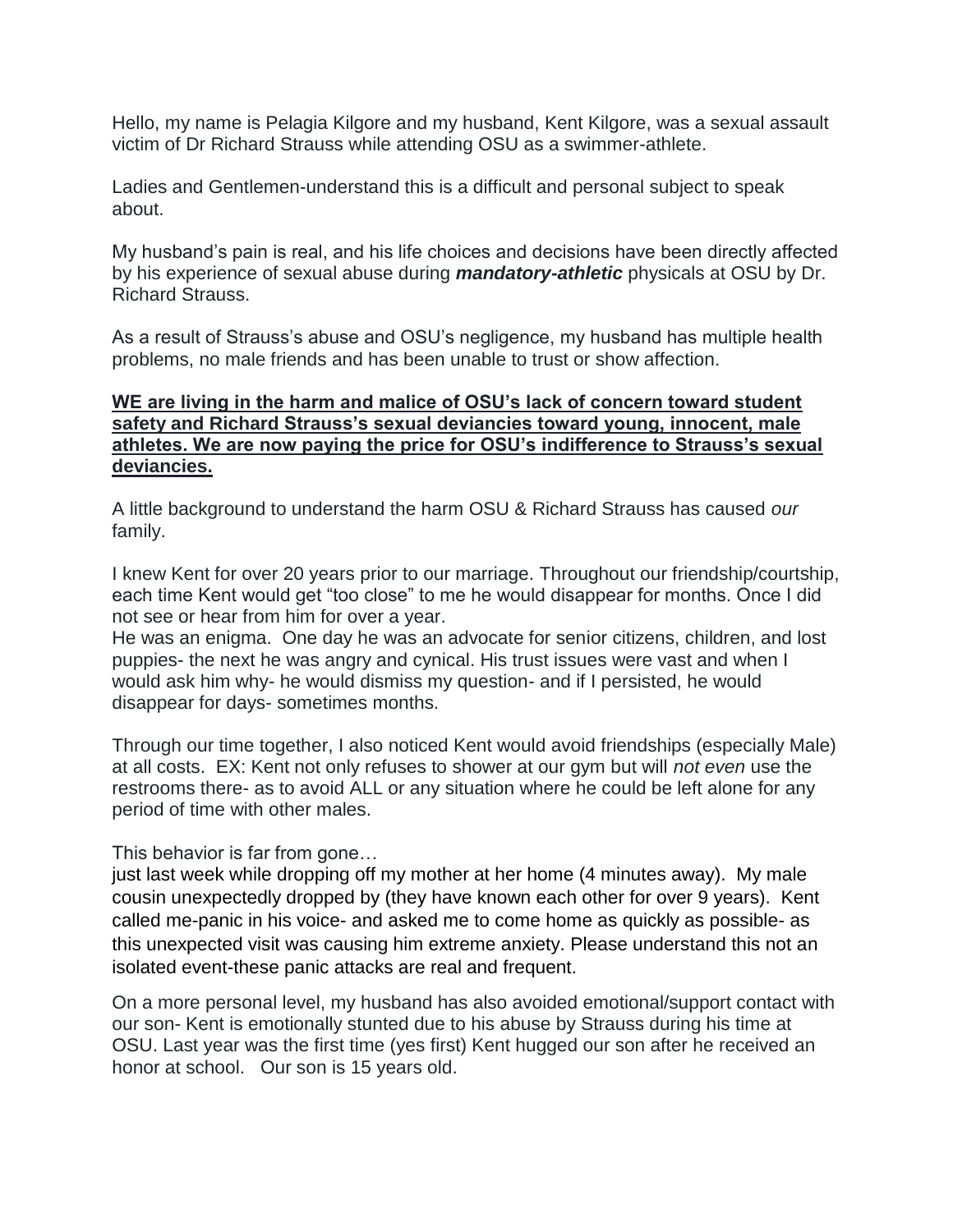Kent also has frequent, erratic outbursts - ex: one time he smashed the remote control for no reason– then walked away upset with his actions and lack of understanding on how to change/control these fits of rage. He recently admitted to my son and I the underlying reasons to his erratic behavior – they are triggered by flash backs of his abuse at OSU by Richard Strauss.

These types of behaviors have led to much emotional distress for our family and consequently we are all in family and personal therapy.

Refusal to have male friends…unable to be alone in the same room with any male, lack of emotional support to our son and frequent outbursts are just a few negative behaviors brought on upon by Strauss and OSU's negligence .

Kent's abuse via OSU & Strauss have also cost him his health. He suffers from severe high blood pressure, syncopes, ulcers and level 4 PTSD. (amongst other things...)

After several forced doctors' visits to a urologist for a situation Kent could no longer ignore **after 26 years**, I learned I must bring him an extra shirt to change (he would sweat through the 1<sup>st</sup> shirt while waiting for the doctor), I learned, Kent could not be alone with any male doctor (thus we both must take off work for his appts). I must be attentive and take notes of the appointment as Kent remembers *nothing* of the visit (he blocks it out completely).

I must hold his hand, comfort *and* distract him until the doctor arrives as well as during the visit. I must call the day before each doctor visit to remind the doctor/staff to be timely and not make him wait long or he **WILL** walk out.

## *And Finally, I learned the examination room reminds him of the same room he was sexually abused in at OSU's mandatory athletic physicals by Richard Strauss.*

I will never forget the day Kent's heart doctor pulled up his chair inches from my husband's face. He told my husband "I don't know what is triggering your high blood pressure - but if you can't control it or figure it out – you're ganna die."

This real story is one family's example of the harm OSU has caused by not listening to student complaints, by not acting on what is the right thing to do by not stopping Richard Strauss from sexually abusing innocent students on OSU's campus.

No one at Ohio State University took accountability. No one acted. No one stopped the abuse.

As a 25-year math professor, embedded in education and higher learning, I understand the need for colleges and universities to protect their students from harm. I am disgusted by OSU's lack of action and empathy to protect their students and at their blatant approval to help a sexual predator (Richard Strauss) prey upon their innocent OSU family for decades!